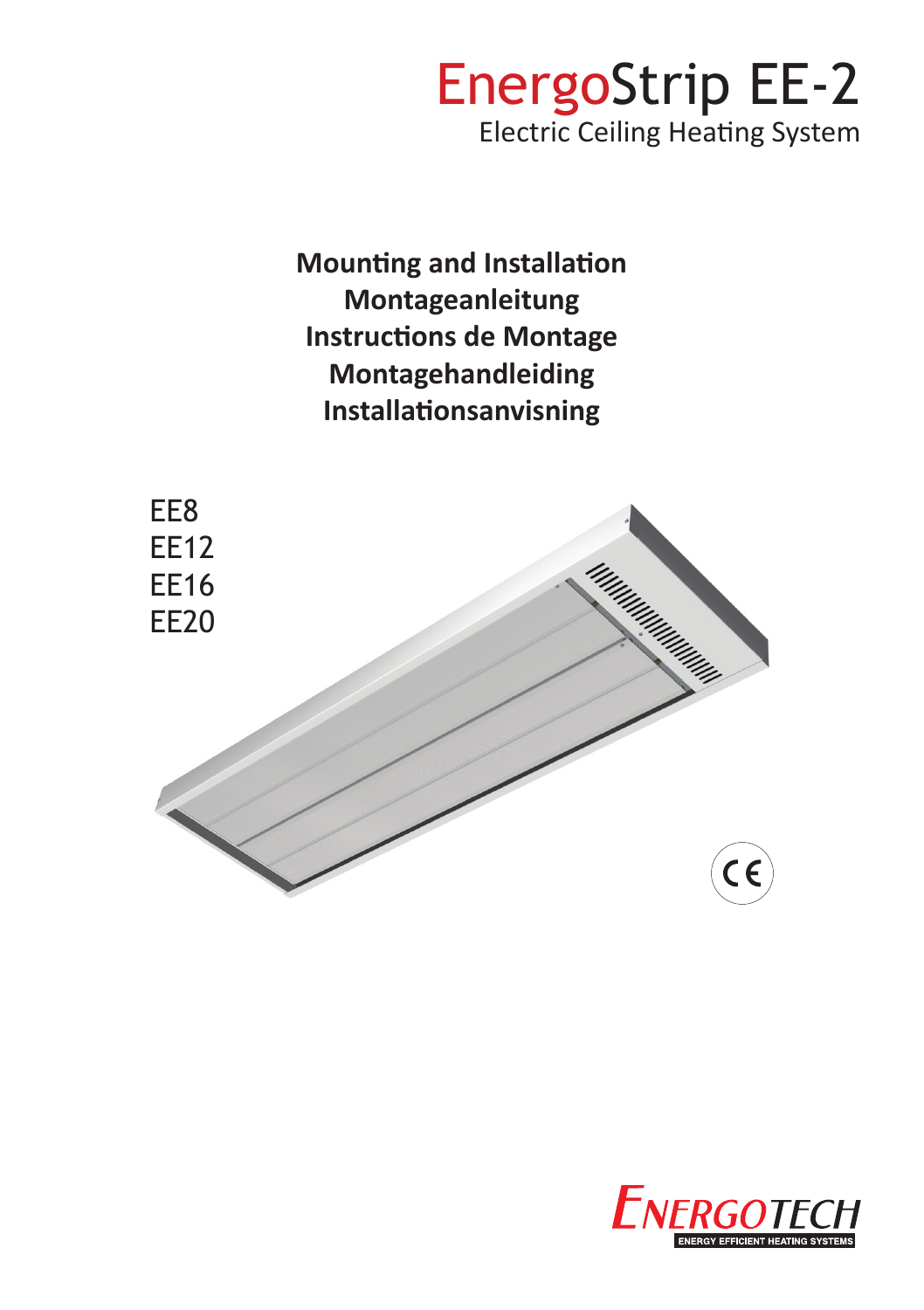للسيلسيلسينا **Millimeter** 





**Fig.4**



| <b>Type</b> | <b>Output</b> | <b>Voltage</b> | <b>Current</b> |      | W   | н  | C/C  | Kg   |
|-------------|---------------|----------------|----------------|------|-----|----|------|------|
| EE8         | 800W          | $230V -$       | 3.48A          | 650  | 290 | 50 | 370  | 6.0  |
| <b>EE12</b> | 1200W         | $230V -$       | 5.22A          | 960  | 290 | 50 | 600  | 8.5  |
| <b>EE16</b> | 1600W         | $230V -$       | 6.96A          | 1360 | 290 | 50 | 820  | 11.5 |
| <b>EE20</b> | 2000W         | $230V -$       | 8.70A          | 1680 | 290 | 50 | 1030 | 14.0 |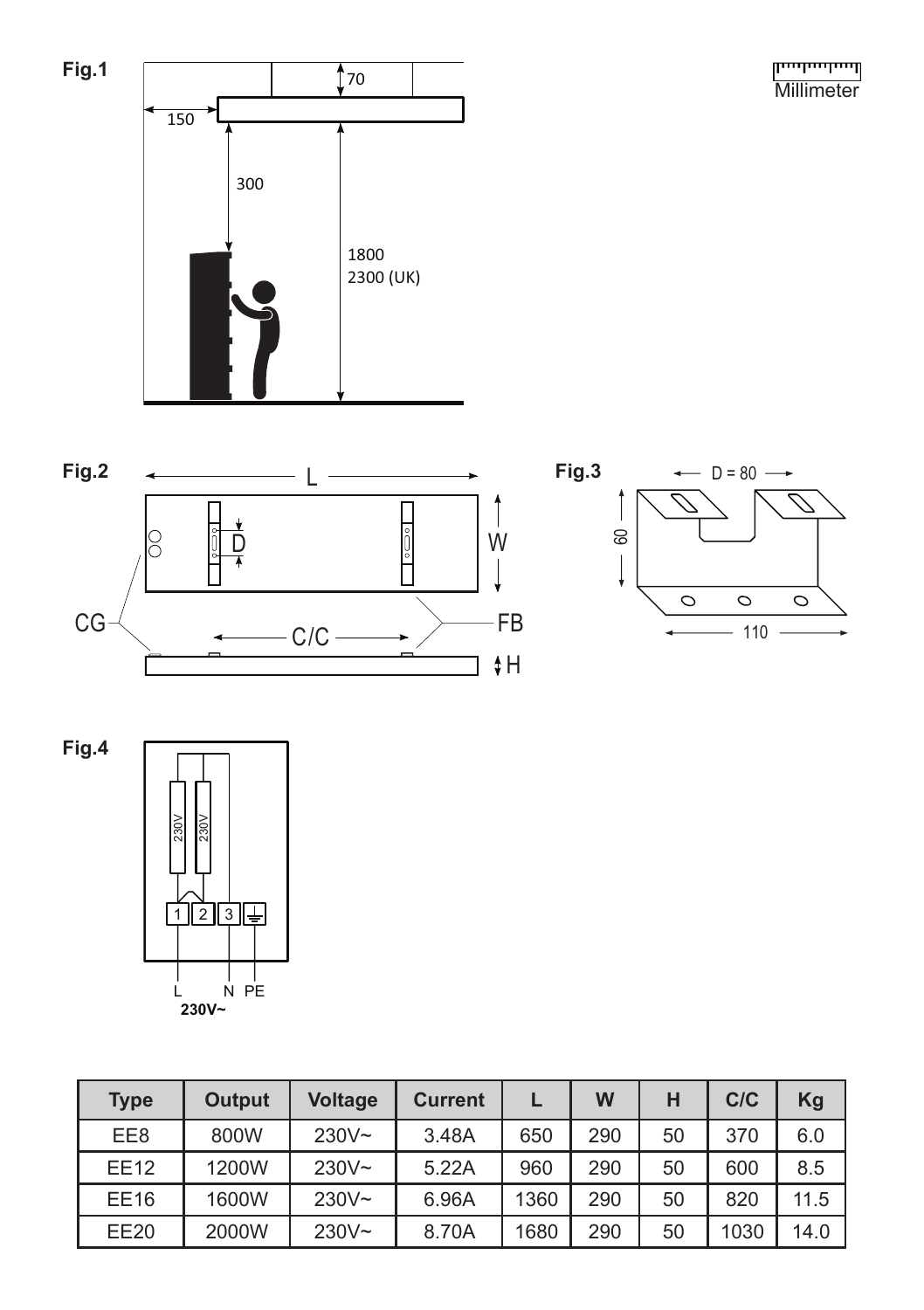EnergoStrip EE8, EE12, EE16 and EE20, 230V~ are intended for permanent installation by an authorized electrician and in accordance with existing national regulations. The appliance must be preceded by an all-pole switch, min. 3mm contact gap.

Appliance and protection class: Class I - IP44.

**1**. The EnergoStrip can be mounted to the ceiling or on the wall, horizontally, where the lowest installation height is 1.8m (2.3m UK) from the floor level. Respect and follow the minimum distances to the surrounding surfaces, according to fig.1. If the heater is fitted in vertical position the connection box must be positioned at the lower end of a sloping ceiling. Fixed heater must not be mounted in front of a socket outlet.

**2**. The two supplied ceiling brackets should be fitted with a C/C distance, see fig.2 and table. There are two mounting holes per ceiling bracket, where "D" is the distance between the holes, fig.3. The fixing brackets "FB", on top of the heater, is to be hung up and fixed to the ceiling brackets.

**3**. Alternative suspension kits are available to ease installation using wall brackets, wire mount or chains.

**4**. On top of the heater there are two cable grommets "CG", fig.2, allowing multiple connections. Connection according to fig.4, to a 16mm² terminal block. Protect the supply cable, if it comes in contact with hot parts!

**5**. When starting-up the heater for the first time or after a long period of disuse, smoke or odor may result from grease, dust or dirt that has collected on the element. This is normal and disappears after a short period of time. Ensure that the room/ space is well ventilated during this process.

**6**. Like in all electrical heating appliances, clicks can occur during expansion and contraction of the material, due to movement when the temperature changes.

**7**. The heater may undergo a color variation (bronzing effect) following being energized for the first time and during its life span. The extent is relevant to the operating environment and is normal behavior.

Aerosols, paint, solvents, dust and filth etc... may adhere to the heater and can potentially cause discoloration. The performance of the heater is unaffected by discoloration or bronzing. As a precaution, always switch off the heater while painting and drying!

**8**. If refit is needed, the heating elements and/ or the alu-panels can be replaced in site without having to take down the heater. Unscrew lid and wires. Pull or push the part in question and replace with a new one.

9. Information about energy consumption **ErP** In combination with an Ecodesign-compliant thermostat, the product data complies with the EU regulations on the Ecodesign Directive (2009/125/ EC) for energy-related products (ErP).

## **10.** Safety  $\angle$

- When the installation is protected by an RCD, a 300mA residual current device has to be used.
- Warning Hot surface! Do not touch the heater when in use!
- Do not cover the heater! Risk of fire!
- This appliance shall not be used by children less than 8 years or persons with reduced physical, sensorial or mental disability or lack of experience and knowledge, unless they are supervised or were instructed how to use the appliance in a safe way, and understand the hazards involved. Children shall not play with the appliance. Cleaning and user maintenance shall not be made by children without supervision.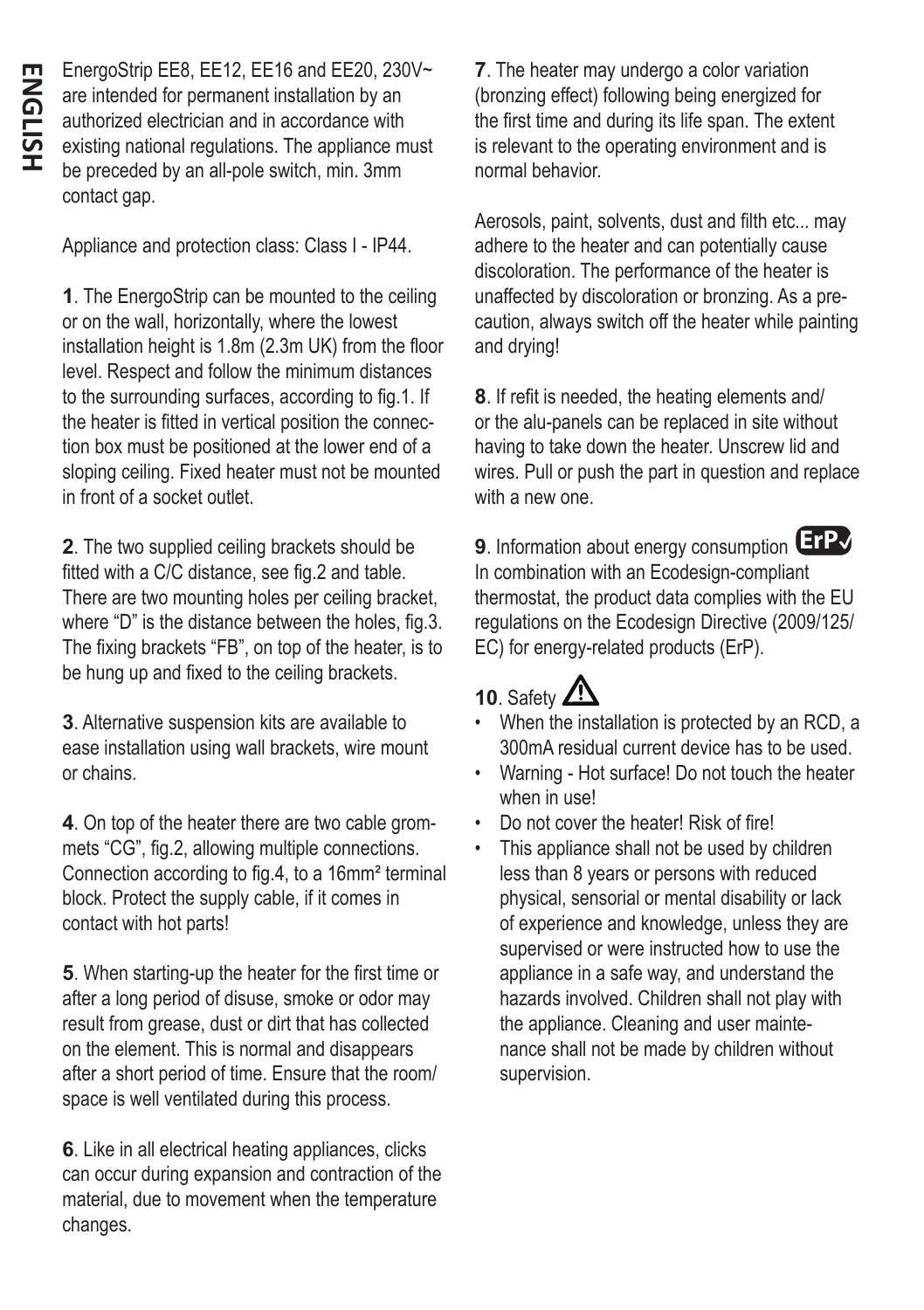Der EnergoStrip EE8, EE12, EE16 und EE20, 230V~, ist ein Heizstrahler zur Festinstallation durch einen qualifizierten Elektriker laut lokalen Normen. Die Installation muss über einen allpoligen Schalter mit einem Kontaktabstand von mindestens 3 mm geschaltet werden.

Schutzklasse und Schutzart: Klasse I - IP44.

**1**. Der EnergoStrip kann an der Decke oder an der Wand montiert werden (horizontal). Die niedrigste Montagehöhe beträgt 1,8 m. Die Mindestabstände laut fig.1 sollten eingehalten werden. Wenn die Heizung in vertikaler Position montiert ist, muss die Anschlussbox am unteren Ende einer Dachschräge positioniert werden. Befestigen Sie den Heizkörper nicht unter einem Wandsockel!

**2**. Ein Satz Deckenhalterungen wird mitgeliefert. Den Halterungsabstand "C/C" entnehmen Sie fig.2 und der Tabelle. Jede Deckenhalterung hat zwei Montagelöcher. In fig.3 ist "D" der Abstand zwischen den Löchern. Die Montage-Halterungen "FB" an der oberen Seite des Geräts ist sind gemeint für zur Befestigung an der den Wand- oder Deckenhalterungen vorgesehen.

**3**. Alternativ können die Heizstrahler mit Hilfe von Ketten, Kabeln etc. befestigt werden (nicht im Lieferumfang enthalten).

**4**. An der Oberseite des Heizstrahler befinden sich zwei Kabeleinführungen "CG" (fig.2), mit denen verschiedene Anschlussvarianten möglich sind. Der Anschluss erfolgt über einen 16 mm² Anschlussblock (fig.4). Schützen Sie das Anschlusskabel vor Kontakt mit heißen Teilen!

**5**. Wenn das Gerät zum ersten Mal oder nach längerer Nichtbenutzung in Betrieb genommen wird, kann Rauch oder Geruch durch Fett, Staub oder Schmutz entstehen, der sich auf dem Element angesammelt hat. Dies ist normal und verschwindet nach kurzer Zeit. Stellen Sie sicher, dass der Raum gut belüftet ist, während das Gerät in Betrieb ist.

**6**. Wie bei allen elektrischen Heizgeräten können bei Temperaturänderung, Bewegung oder durch Zusammenziehen des Materials Klicks auftreten.

**7**. Das Heizgerät kann sich während seiner Lebensdauer einer Farbänderung (Bräunungseffekt) unterziehen, nachdem es zum ersten Mal in Betrieb genommen wurde. Das ist abhängig von der Betriebsumgebung und ist ein normales Verhalten.

Aerosole, Farben, Lösungsmittel, Staub und Schmutz usw. können an der Heizung haften und Verfärbungen verursachen. Die Leistung der Heizung ist davon nicht betroffen. Schalten Sie das Heizgerät vorsichtshalber beim Lackieren und Trocknen immer aus!

**8**. Wenn eine Nachrüstung erforderlich ist, können die Heizelementen und/oder das Alu-Paneele vor Ort ausgetauscht werden, ohne dass das Heizgerät abgenommen werden muss. Deckel und Kabel abschrauben. Ziehen Sie das fragliche Teil heraus und ersetzen Sie es durch ein neues.

**9**. Angaben zum Energieverbrauch **ErP**✔



In Verbindung mit einem Ökodesign-konformen Thermostat entsprechen die Produktdaten den EU-Verordnungen zur Richtlinie für umweltgerechte Gestaltung energieverbrauchsrelevanter Produkte (ErP).

## 10 Sicherheit **/!**

- Wenn die Installation durch einen FI Schütz geschützt wird, muss ein 300 mA Fehlerstromschutzschalter verwendet werden.
- Warnung Heiße Oberfläche! Berühren Sie das Heizgerät nicht, wenn es eingeschaltet ist!
- Decken Sie das Heizgerät nicht ab! Brandgefahr!
- Dieses Gerät darf nicht von Kindern unter 8 Jahren oder Personen mit eingeschränkten physischen, sensorischen oder geistigen Fähigkeiten oder mangels Erfahrung und Wissen benutzt zu werden. Es sei denn, sie werden durch eine für Ihre Sicherheit zuständige Person beaufsichtigt oder erhalten von ihr Anweisungen, wie das Gerät zu benutzen ist. Kinder sollten beaufsichtigt werden, um sicherzustellen, dass sie nicht mit dem Gerät spielen. Reinigung und Wartung durch den Benutzer dürfen nicht von Kindern ohne Aufsicht durchgeführt werden.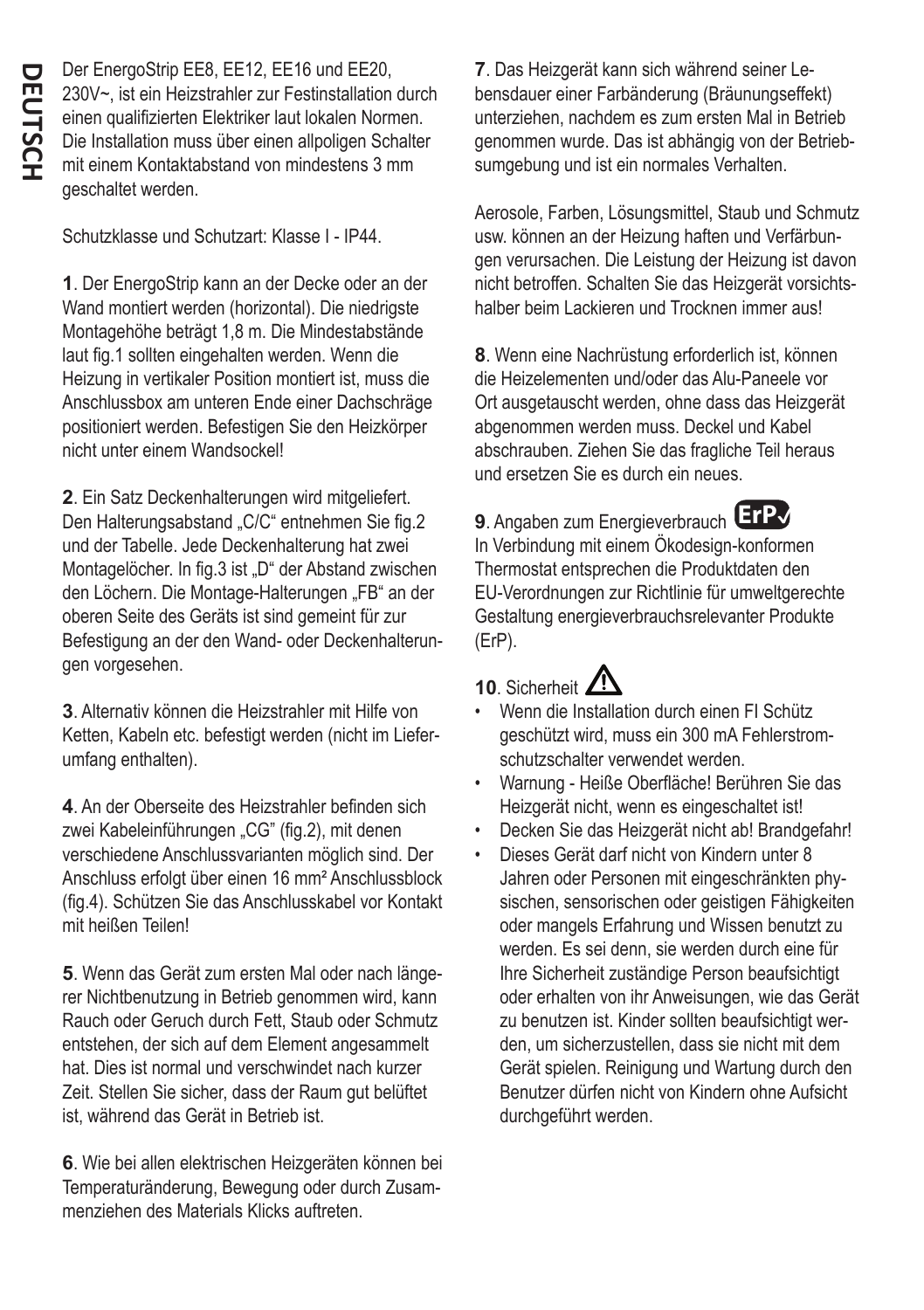EnergoStrip EE8, EE12, EE16 et EE20, 230V~, est adapté pour une installation fixe par un électricien selon les réglementations locales en vigueur. L'application doit être commutée au moyen d'un interrupteur bipolaire de moins 3 mm distance de contact.

Classe de protection et Indice de protection: Classe I - IP44.

**1**. Le EnergoStrip peut être monté sur les murs ou le plafond (horizontal). La hauteur de fixation minimale est de 1,8 mètres. Les distances minimales selon la figure 1 doivent être respectées. Si le chauffage est installé verticalement, la boîte de connexion doit être placée sur le dessous. Les chauffages fixes ne doivent pas être montés devant une prise de courant.

**2**. Un jeu de supports de montage est inclus avec la livraison. La distance d'installation «C/C» doit être respectée, voir la figure 2 et le tableau. Il y a deux trous de montage par support de montage (plafond). «D» est la distance entre les trous (fig.3). Le support de montage «FB» sur le chauffage est destiné à être fixé aux supports de plafond.

**3**. Des ensembles optionnels sont disponibles qui permettent à l'EnergoStrip d'être abaissée au plafond au moyen de chaînes.

**4**. Deux entrées de câble «CG» (fig.2) sont situées en haut du radiateur plafond, avec lesquelles différentes options de connexion sont possibles. La connexion est faite sur un bloc de connexion de 16 mm² (fig.4). Protéger le câble de connexion contre le contact avec les parties chaudes.

**5**. Lors de la première mise en marche du chauffage ou après une longue période d'inutilisation, de la fumée ou des odeurs peuvent être émises par le radiateur plafond. Ceci est causé par la poussière et la saleté qui s'est accumulée sur la surface. Ceci est normal et ne peut pas blesser. Assurez-vous que la pièce / l'espace est bien ventilé pendant ce processus.

**6**. Comme avec tous les appareils électriques, des bruits de cliquetis peuvent se produire en raison de la dilatation et de la contraction causées par la chaleur.

**7**. Le panneau chauffant peut se décolorer (bronzage) après sa première mise en marche et pendant sa durée de vie. Cela dépend de la situation environnementale et est un phénomène normal.

De la aérosols, du vernis, des solvants, de la poussière et de la saleté peuvent se déposer sur le panneau chauffant, ce qui peut entraîner une décoloration. Cela n'affecte pas le fonctionnement du radiateur plafond. L'appareil doit être éteint pendant les travaux de peinture et de séchage.

**8**. Si le remplacement de l'élément chauffant et/ou les panneaux alu est requis, cela peut être réalisé sans démonter le chauffage complet. Dévissez le boîtier, fermez le câble de connexion et retirez la pièce en question et remplacez-la par une nouvelle.

**9**. Infos sur la consommation d'énergie **ErP**✔En conjonction avec un thermostat conforme à l'éco-conception, le produit est conforme à la réglementation de l'UE sur la directive relative à la conception écologique de produits (ErP).

## 10. Sécurité  $\mathbf{\Lambda}$

- Un 300 mA est recommandé comme dispositif de courant résiduel.
- Attention Surface chaude! Ne touchez pas le radiateur plafond lorsqu'il est utilisé!
- Ne couvre pas le radiateur plafond! Risque d'incendie!
- L'appareil de chauffage plafond ne peut être utilisé que par des enfants de plus de 8 ans et par des personnes ayant des fonctions mentales ou physiques limitées uniquement sous supervision ou quand on leur a appris à utiliser l'appareil en toute sécurité et à comprendre les dangers associés à son utilisation. Les enfants ne doivent pas jouer avec l'appareil. Le nettoyage et l'entretien ne doivent pas être effectués par des enfants sans surveillance.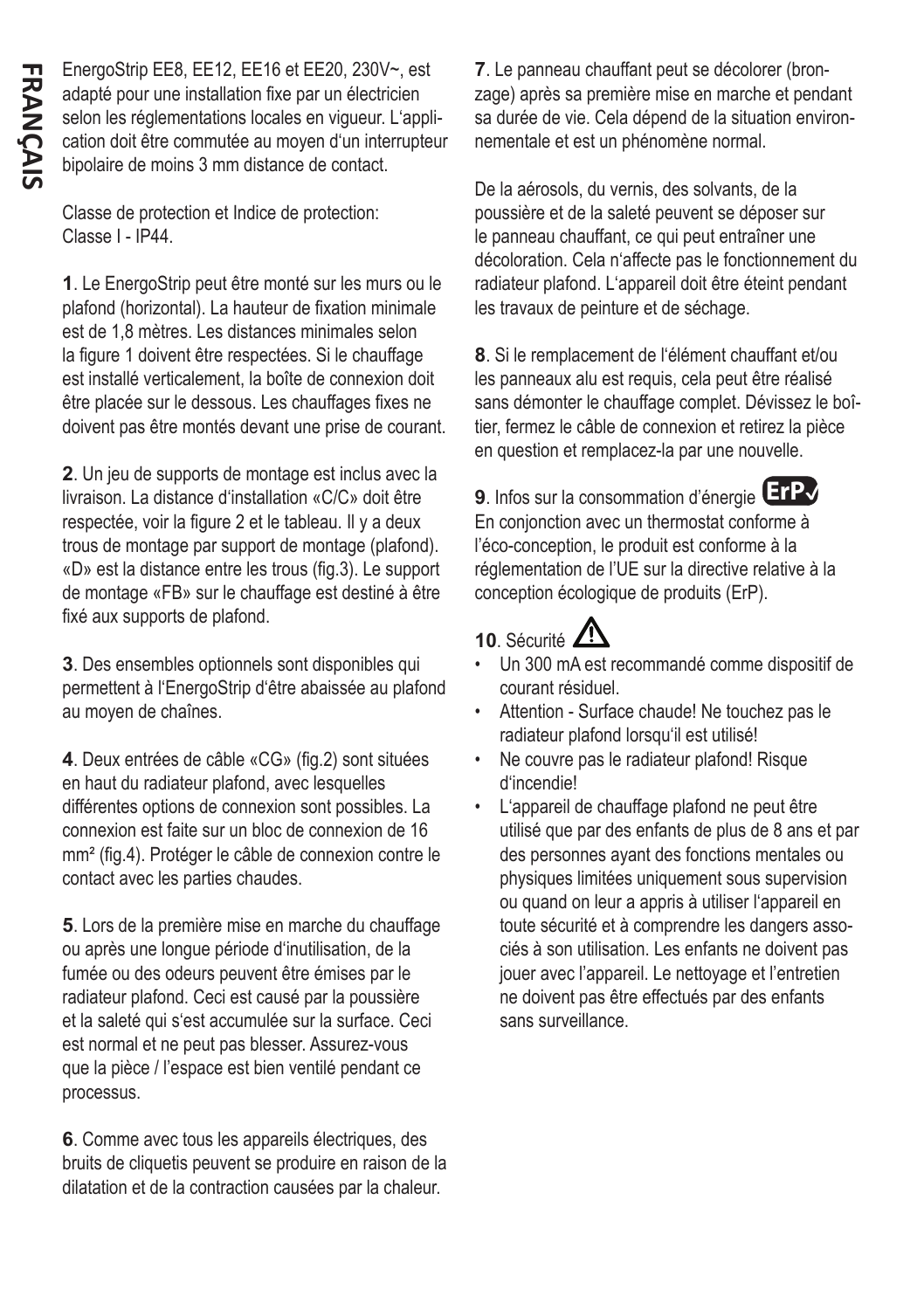De EnergoStrip EE8, EE12, EE16 en EE20, 230V~, is geschikt voor vaste installatie door een elektro-installateur volgens de actuele lokale regelgeving. De toepassing moet geschakeld worden middels een twee-polige schakelaar met min 3 mm contactafstand.

Elektrische veiligheidsklasse en Beschermingsgraad: Klasse I - IP44.

**1**. De EnergoStrip kan aan wanden of plafond (horizontaal) worden gemonteerd. De minimale bevestigingshoogte is 1,8 meter. De minimale afstanden volgens figuur 1 dienen in acht te worden gehouden. Als de verwarming verticaal gemonteerd wordt, moet de aansluitdoos aan de onderzijde worden geplaatst. Vaste kachels mogen niet voor een stopcontact worden gemonteerd.

**2**. Met de levering is een set montagebeugels inbegrepen. De montageafstand "C/C" dient in acht te worden gehouden, zie fig.2 en de tabel. Er zijn twee montagegaten per montagebeugel (plafond). "D" is de afstand tussen de gaten (fig. 3). De montagebeugel "FB" op de heater zijn voor de bevestiging aan de plafond beugels.

**3**. Optioneel zijn er sets beschikbaar die het mogelijk maken de stralingspaneel middels kettingen verlaagd aan een plafond te hangen.

**4**. Aan de bovenzijde van de stralingspaneel bevinden zich twee kabelinvoeren "CG" (fig.2), waarmee verschillende aansluitopties mogelijk zijn. De aansluiting wordt gemaakt op een 16 mm² aansluitblok (fig.4). Bescherm de aansluitkabel tegen contact met hete delen.

**5**. Bij het inschakelen van de stralingspaneel voor de eerste keer of na lange tijd buiten gebruik te zijn geweest, kan er rook of een geur vrijkomen van de stralingspaneel. Dit wordt veroorzaakt door stof en vuil dat zich aan het oppervlak verzameld heeft. Dit is normaal en kan geen kwaad. Zorg dat de ruimte goed geventileerd is tijdens dit proces.

**6**. Zoals bij alle elektrische apparaten kunnen klikkende geluiden optreden als gevolg van uitzetting en samentrekken als gevolg van warmte.

**7**. Het verwarmingspaneel kan verkleuren (bronzingeffect) nadat deze voor de eerste keer is ingeschakeld en ook gedurende de levensduur. Dit is afhankelijk van de omgevingssituatie en is een normaal verschijnsel.

Aërosolen, lak, oplosmiddelen, stof en vuil kunnen zichafzetten aan het verwarmingspaneel, wat kan leiden tot verkleuringen. Dit beïnvloed de werking van de stralingspaneel niet. Bij schilderwerkzaamheden en het drogen dient het apparaat uitgeschakeld te worden.

**8**. Als vervanging van het verwarmingselement en/ of het alu-paneel nodig is, dan is dat te realiseren zonder de complete stralingspaneel er te demonteren. Schroef de behuizing open, sluit de aansluitkabel af en vervang het huidige onderdeel.

9. Informatie over energieverbruik **ErP** 



In combinatie met een thermostaat die compatibel is met het ecologisch ontwerp, voldoet dit product aan de EU-voorschriften voor de richtlijn inzake milieuvriendelijk ontwerp van energierelevante Producten (ErP).

## 10. Veiligheid  $\mathbb{Z}^n$

- Als aardlekschakelaar wordt een 300 mA aanbevolen.
- Waarschuwing Heet oppervlak! Raak de stralingspaneel niet aan als deze in gebruik is!
- Bedek de stralingspaneel niet! Brandgevaar!
- De stralingspaneel mag door kinderen van meer dan 8 jaar en door personen met beperkte mentale of fysieke functies enkel worden gebruikt onder toezicht of wanneer hen geleerd is om het apparaat veilig te bedienen en ze de gevaren in verband met het gebruik begrijpen. Kinderen mogen niet met het apparaat spelen. Schoonmaken en onderhoud mogen niet door kinderen worden uitgevoerd zonder toezicht.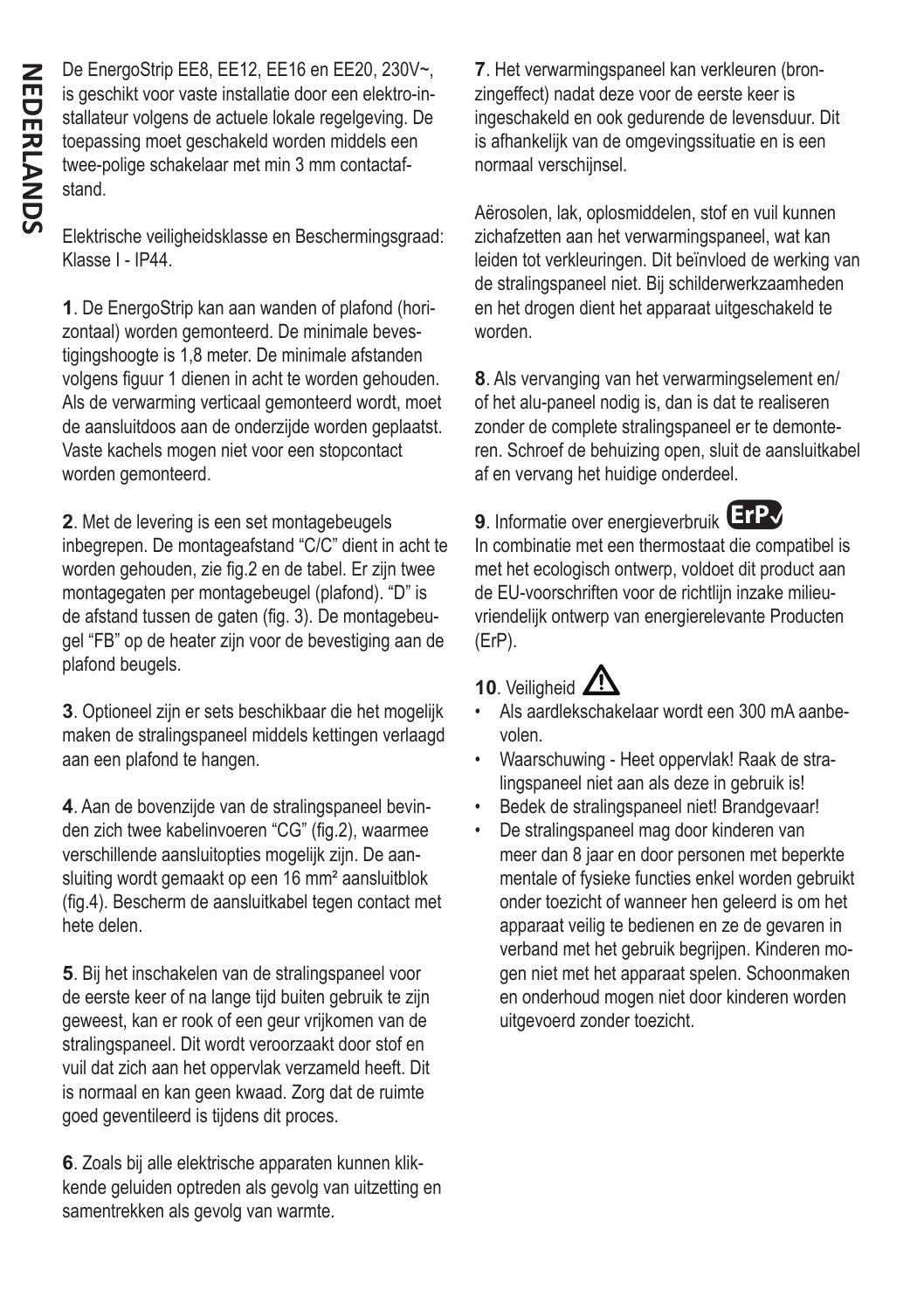EnergoStrip EE8, EE12, EE16 och EE20, 230V~, är avsedd för fast anslutning. Installationen ska utföras av en behörig elinstallatör och enligt gällande föreskrifter. Apparaten ska föregås av en allpolig brytare med min. 3 mm brytavstånd.

Skydds- och kapslingsklass: Klass I - IP44.

**1**. EnergoStrip kan monteras i taket eller på väggen, horisontellt, där den lägsta monteringshöjden är 1,8 m ifrån golvnivån. Respektera och följ min. avstånden till omgivande ytor enligt fig.1. Om värmaren ska monteras vertikalt, måste kopplingsutrymmet placeras nederst. Fast monterad värmare får inte placeras framför ett vägguttag.

**2**. Medföljande takfästen ska monteras med ett C/C-avstånd, se fig.2 och tabell. Det finns två hål per fäste där "D" är avståndet mellan hålen, fig.3. Monteringsfästen "FB", ovanpå värmaren, ska hängas upp och skruvas fast i takfästena.

**3**. Andra upphängningssatser finns att beställa, för att underlätta montering på vägg, lina/vajer eller kedja.

**4**. Ovanpå värmaren finns två kabelgenomföringar "CG", fig.2, vilket möjliggör vidarekoppling. Anslutning till kopplingsplinten, 16 mm², enligt fig.4. Skydda kabeln om den kommer i kontakt med varma delar!

**5**. När värmaren används för första gången, eller efter ett längre uppehåll, kan det uppkomma rök eller lukt. Det orsakas av oljerester, damm eller smuts som samlats. Detta är normalt och försvinner efter en kort stund. Se till att rummet/lokalen är väl ventilerat under denna process.

**6**. Som i alla elektriska värmeapparater, kan knäppningar förekomma vid expansion och kontraktion av materialet, på grund av rörelser vid temperaturförändringar.

**7**. Värmaren genomgår en färgförändring under sin livslängd. Omfattningen beror på den omgivande miljön och är ett normalt beteende.

Användande av aerosoler, färg och lösningsmedel samt även damm och smuts etc. kan vidhäfta värmaren och eventuellt orsaka missfärgning. Värmarens prestanda påverkas dock inte. Stäng alltid av värmaren under målning och torkning!

**8**. Om utbyte behövs kan värmeelementen, och/ eller alu-plattorna, bytas ut på plats utan att nedmontera värmaren. Skruva av lock och kablar. Dra därefter ut den aktuella delen och ersätt den med en ny.

**9**. Information om energiförbrukning **ErP**✔Produkten uppfyller Europaparlamentets och rådets direktiv 2009/125/EG vad gäller ekodesignkrav för rumsvärmare (ErP), i kombination med våra ekodesign kompatibla termostater typ T60.

## 10. Säkerhet  $\sqrt{N}$

- När installationen är skyddad av en jordfelsbrytare, ska en 300 mA JFB användas.
- Varning Varm yta! Rör inte värmaren under drift!
- Täck inte över värmaren! Brandrisk!
- Denna apparat får inte användas av barn under 8 år eller personer med nedsatt fysisk, sensorisk eller psykisk funktionsnedsättning eller brist på erfarenhet och kunskap, såvida de inte övervakas eller instrueras hur man använder apparaten på ett säkert sätt och förstår faror som är inblandade. Barn får inte leka med apparaten. Rengöring och underhåll av användaren ska inte göras av barn utan tillsyn.